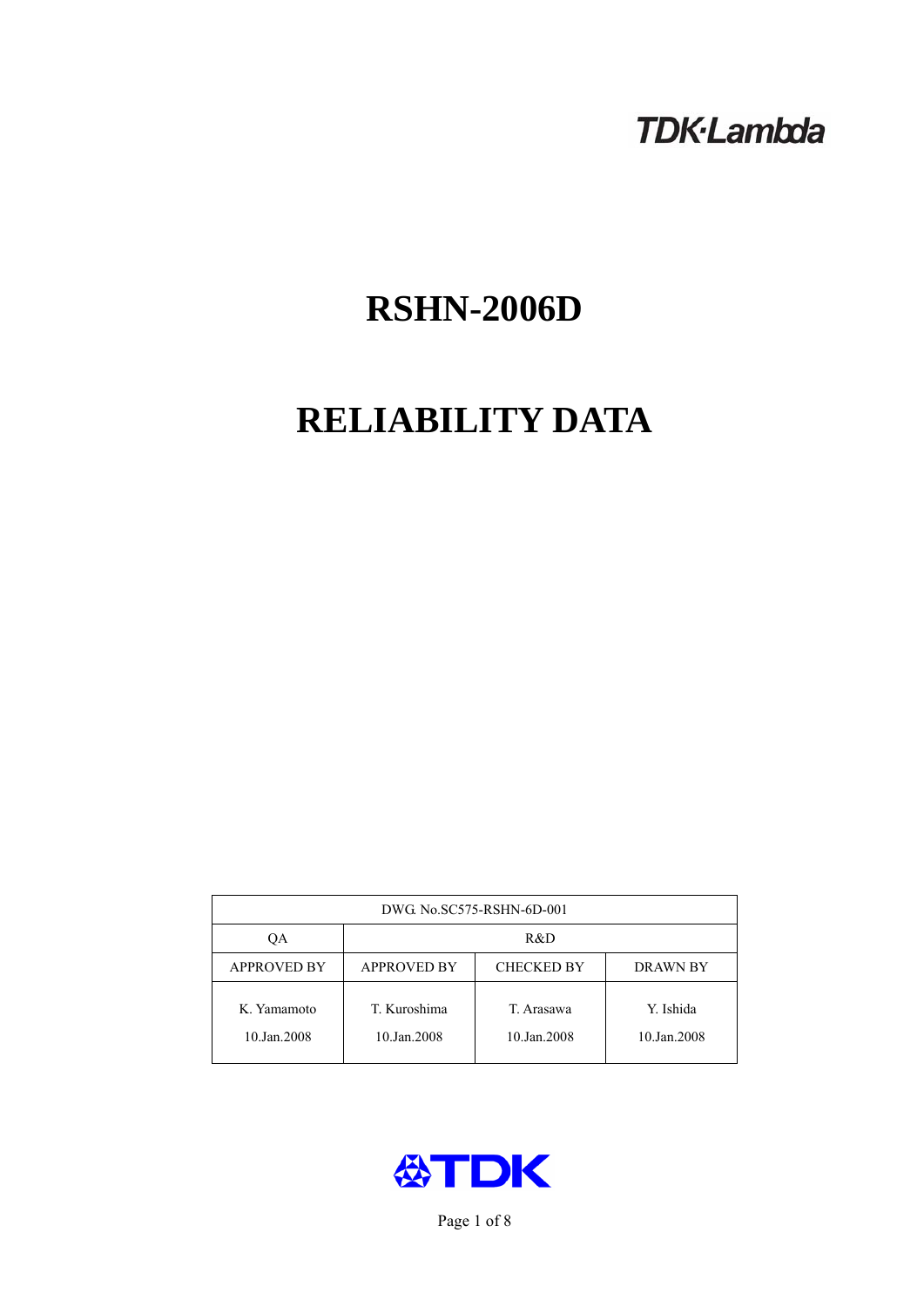#### **RSHN-2006D**

## **I N D E X**

|                                     | Page   |
|-------------------------------------|--------|
| 1. Calculated Values of MTBF        | Page-3 |
| 2. Vibration Test                   | Page-4 |
| 3. Heat Cycle Test                  | Page-5 |
| 4. Humidity Test                    | Page-6 |
| 5. High Temperature Resistance Test | Page-7 |
| 6. Low Temperature Storage Test     | Page-8 |

The following data are typical values. As all units have nearly the same characteristics, the data to be considered as ability values.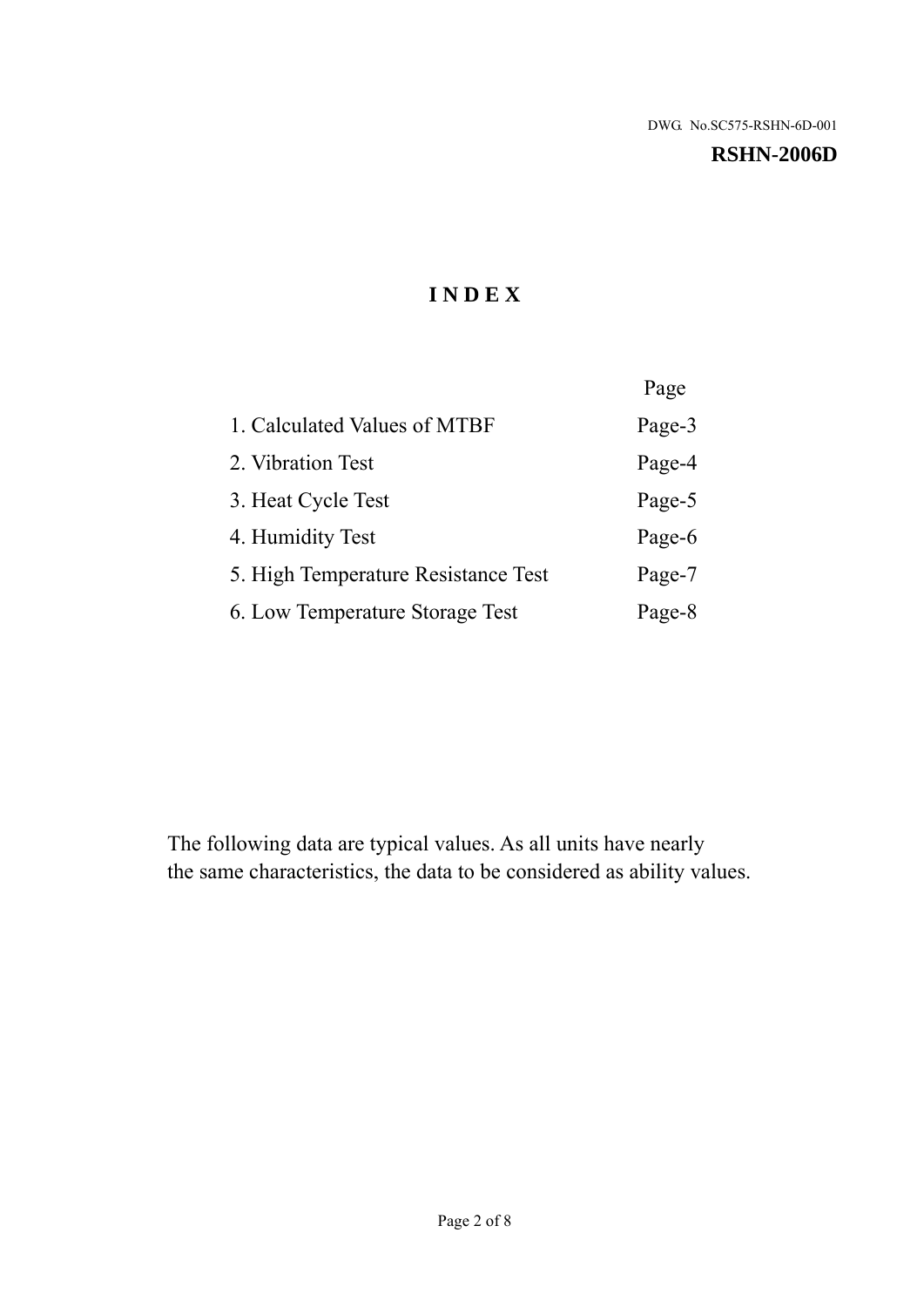#### **RSHN-2006D**

#### 1. Calculated values of MTBF

MODEL : RSHN-2006D

(1) Calculating Method

 Calculated based on parts stress reliability projection of MIL-HDBK-217F NOTICE2.

Individual failure rates  $\lambda$  G is given to each part and MTBF is calculated by the count of each part.

$$
MTBF = \frac{1}{\lambda_{\text{equip}}} = \frac{1}{\sum_{i=1}^{n} N_i (\lambda_G \pi_Q)_i} \times 10^6 \text{ (hours)}
$$

| $\lambda$ equip | : Total equipment failure rate (Failure $/ 10^6$ Hours)                   |
|-----------------|---------------------------------------------------------------------------|
| $\lambda$ G     | : Generic failure rate for the $\hbar$ generic part                       |
|                 | (Failure/ $10^6$ Hours)                                                   |
| Ni              | : Quantity of <i>i</i> th generic part                                    |
| N               | : Number of different generic part categories                             |
| $\pi$ Q         | : Generic quality factor for the <i>i</i> th generic part ( $\pi Q = 1$ ) |

- (2) MTBF Values
	- GF : Ground, Fixed

 $MTBF = 5,410,084$  (Hours)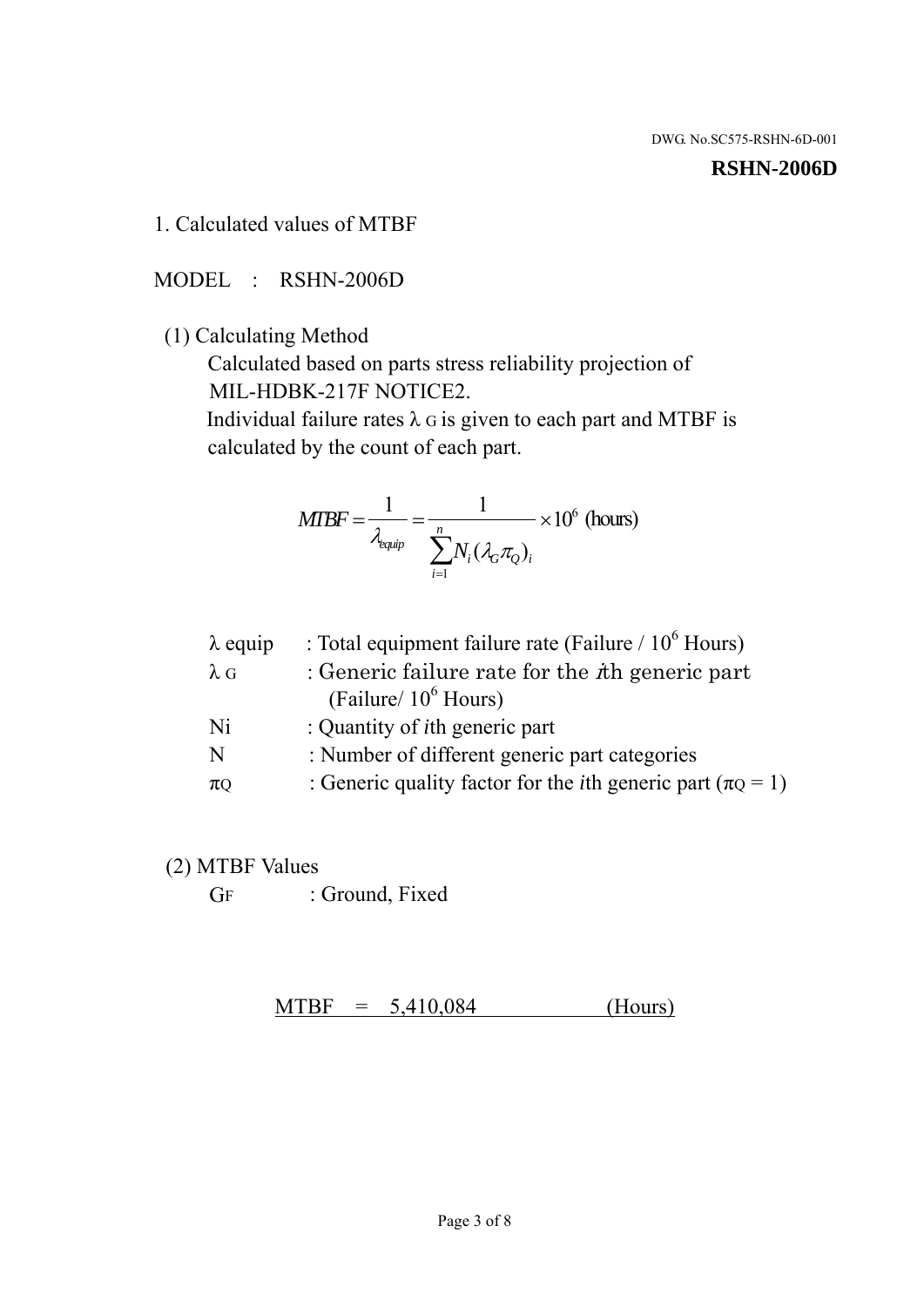#### **RSHN-2006D**

2. Vibration Test

## MODEL : RSHN-2006D (Representation Product : RSEN-2030D)

- (1) Vibration Test Class Frequency Variable Endurance Test
- (2) Equipment Used Controller VS-1000-6, Vibrator 905-FN ( IMV CORP.)
- (3) The Number of D.U.T. (Device Under Test) 5 units
- (4) Test Condition
	- · Frequency : 10~55Hz
	- $\cdot$  Acceleration : 9.8m/s<sup>2</sup>, Sweep for 1 min.
	- · Dimension and times : X, Y and Z directions for 1 hour each.

## (5) Test Method

Fix the D.U.T. on the fitting-stage

## (6) Test Results

PASS

#### Typical Sample Data

| . .                           |                                                         |           |                     |                     |
|-------------------------------|---------------------------------------------------------|-----------|---------------------|---------------------|
| Check item                    | Spec.                                                   |           | <b>Before Test</b>  | After Test          |
| Attenuation (dB)              | Differential Mode: 25dBmin.                             | $0.4$ MHz | 38.80               | 39.10               |
|                               |                                                         | 30 MHz    | 56.51               | 55.42               |
|                               | Common Mode: 25dBmin.                                   | 2 MHz     | 36.23               | 36.01               |
|                               |                                                         | 30 MHz    | 37.14               | 36.63               |
| Leakage Current (mA)          | Line1<br>$1mA$ max. $(250V, 60Hz)$<br>Line <sub>2</sub> |           | 0.41                | 0.40                |
|                               |                                                         |           | 0.41                | 0.40                |
| DC Resistance $(m\Omega)$     | $6m \Omega$ max.                                        |           | 3.62                | 3.60                |
| <b>Test Voltage</b>           | $L-L: 1768Vdc$ 60s.                                     |           | OK                  | OK.                 |
|                               | $L-E$ : 2500Vac 60s.                                    |           |                     |                     |
| Isolation Resistance ( $MQ$ ) | $100M \Omega$ min. (500Vdc 60s)                         |           | $4.0 \times 10^{6}$ | $4.0 \times 10^{6}$ |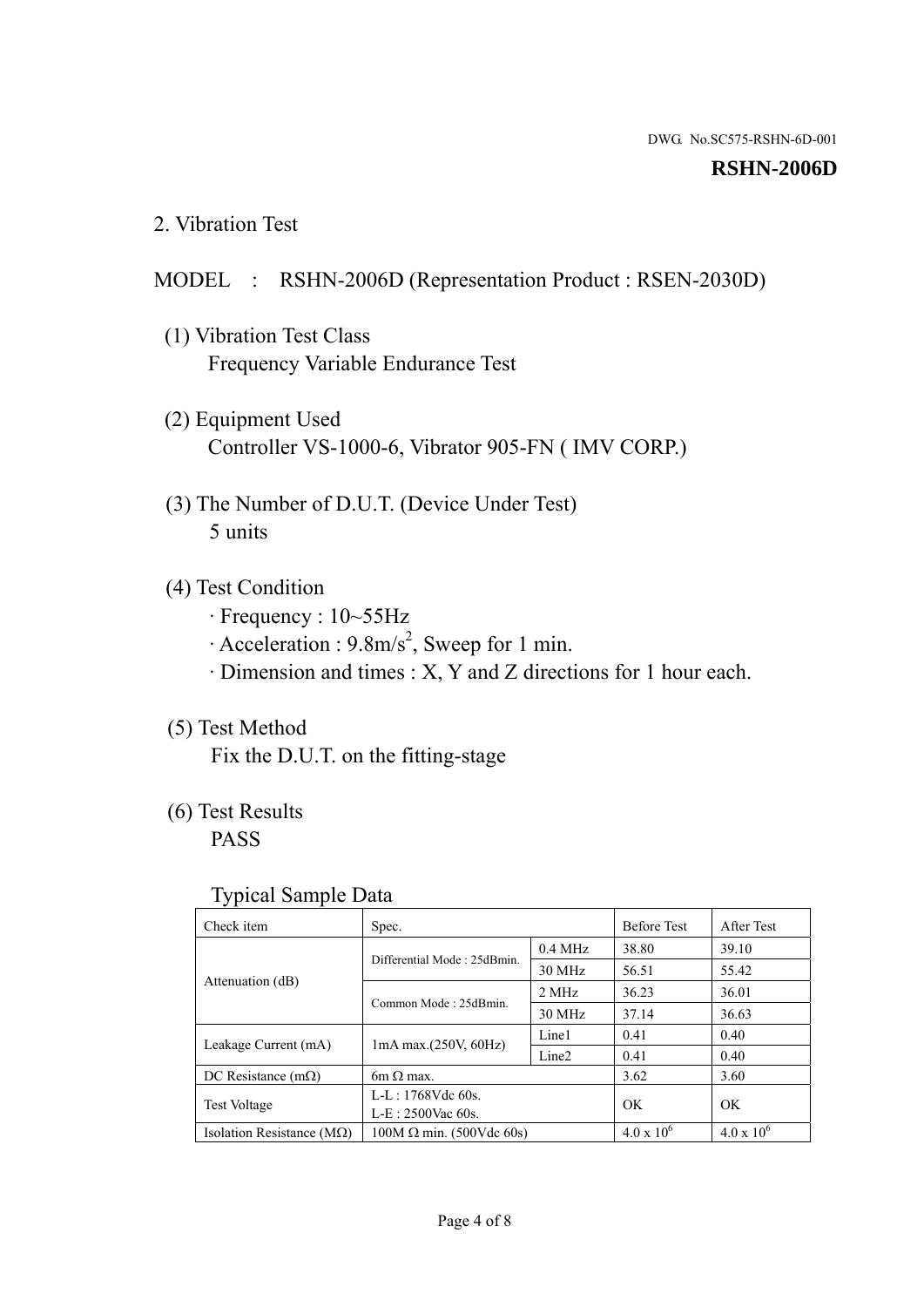1 cycle

30min.

3min.

30min.

3. Heat Cycle Test

## MODEL : RSHN-2006D (Representation Product : RSEN-2030)

- (1) Equipment Used TEMPERATURE CHAMBER TSA-71H-W (ESPEC CORP.)
- (2) The Number of D.U.T. (Device Under Test) 5 units
- (3) Test Conditions
	- · Ambient Temperature : -25~+85°C · Test Cycles : 100cycles
- (4) Test Method

 Before the test check if there is no abnormal characteristics and put the D.U.T. in the testing chamber. Then test it in the above cycles, After the test is completed leave it for 1 hour at room temperature and check it if there is no abnormal each characteristics.

 $+85$ °C

 $-25$ °C

(5) Test Results

PASS

| <b>Typical Sample Data</b> |  |  |
|----------------------------|--|--|
|----------------------------|--|--|

| Check item                    | Spec.                                             |                   | <b>Before Test</b> | After Test        |
|-------------------------------|---------------------------------------------------|-------------------|--------------------|-------------------|
|                               | Differential Mode: 25dBmin.                       | $0.4$ MHz         | 40.06              | 40.06             |
|                               |                                                   | 30 MHz            | 55.64              | 57.12             |
| Attenuation (dB)              | Common Mode: 25dBmin.                             | 2 MHz             | 35.40              | 36.74             |
|                               |                                                   | 30 MHz            | 37.70              | 37.36             |
|                               | $1mA$ max. $(250V, 60Hz)$<br>Leakage Current (mA) | Line1             | 0.41               | 0.49              |
|                               |                                                   | Line <sub>2</sub> | 0.42               | 0.48              |
| DC Resistance $(m\Omega)$     | $6m \Omega$ max.                                  |                   | 3.48               | 3.22              |
| <b>Test Voltage</b>           | $L-L: 1768Vdc$ 60s.                               |                   | OK                 | OK                |
|                               | L-E: 2500Vac 60s.                                 |                   |                    |                   |
| Isolation Resistance ( $MQ$ ) | $100M \Omega$ min. (500Vdc 60s)                   |                   | $9.5 \times 10^5$  | $9.4 \times 10^5$ |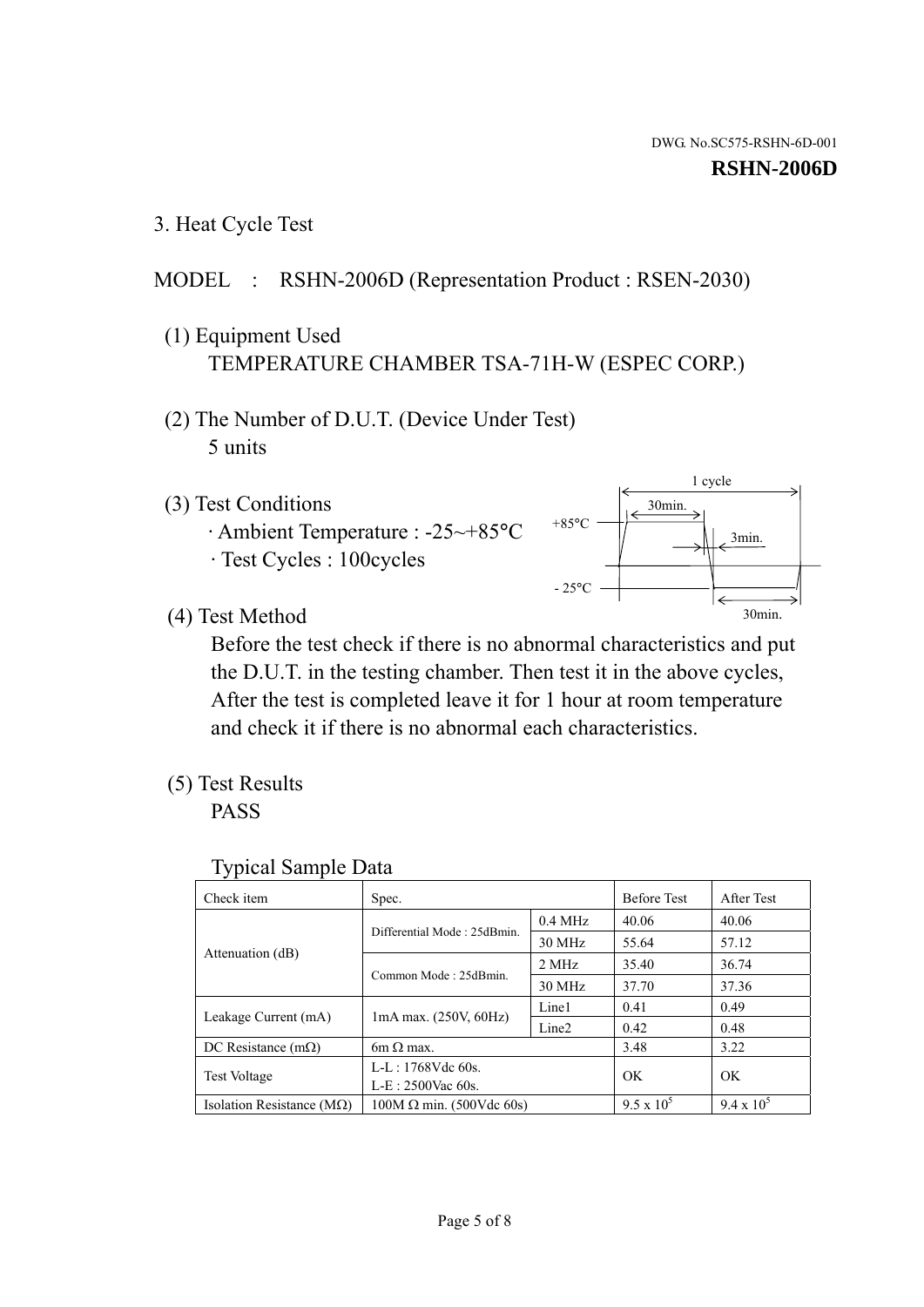4. Humidity Test

## MODEL : RSHN-2006D (Representation Product : RSEN-2030)

- (1) Equipment Used TEMP. & HUMID. CHAMBER PR-4KT (ESPEC CORP.)
- (2) The Number of D.U.T. (Device Under Test) 5 units

### (3) Test Conditions

- · Ambient Temperature : +40°C
- · Test Time : 500 hours
- · Ambient Humidity : 90~95% RH No Dewdrop

## (4) Test Method

 Before the test check if there is no abnormal characteristics and put the D.U.T. in the testing chamber. Then test it in the above conditions. After the test is completed leave it for 1 hour at room temperature and check it if there is no abnormal each characteristics.

## (5) Test Results

PASS

| ╯▴                                 |                                 |                   |                     |                     |
|------------------------------------|---------------------------------|-------------------|---------------------|---------------------|
| Check item                         | Spec.                           |                   | <b>Before Test</b>  | After Test          |
|                                    | Differential Mode: 25dBmin.     | $0.4$ MHz         | 40.92               | 39.42               |
|                                    |                                 | 30 MHz            | 57.38               | 55.62               |
| Attenuation (dB)                   | Common Mode: 25dBmin.           | 2 MHz             | 36.16               | 36.22               |
|                                    |                                 | 30 MHz            | 37.34               | 37.92               |
| Leakage Current (mA)               |                                 | Line1             | 0.42                | 0.41                |
|                                    | $1mA$ max. $(250V, 60Hz)$       | Line <sub>2</sub> | 0.42                | 0.43                |
| DC Resistance $(m\Omega)$          | $6m \Omega$ max.                |                   | 3.62                | 3.58                |
| <b>Test Voltage</b>                | $L-L: 1768Vdc$ 60s.             |                   | OK                  | OK                  |
|                                    | $L-E: 2500$ Vac 60s.            |                   |                     |                     |
| Isolation Resistance ( $M\Omega$ ) | $100M \Omega$ min. (500Vdc 60s) |                   | $3.6 \times 10^{6}$ | $4.5 \times 10^{6}$ |

#### Typical Sample Data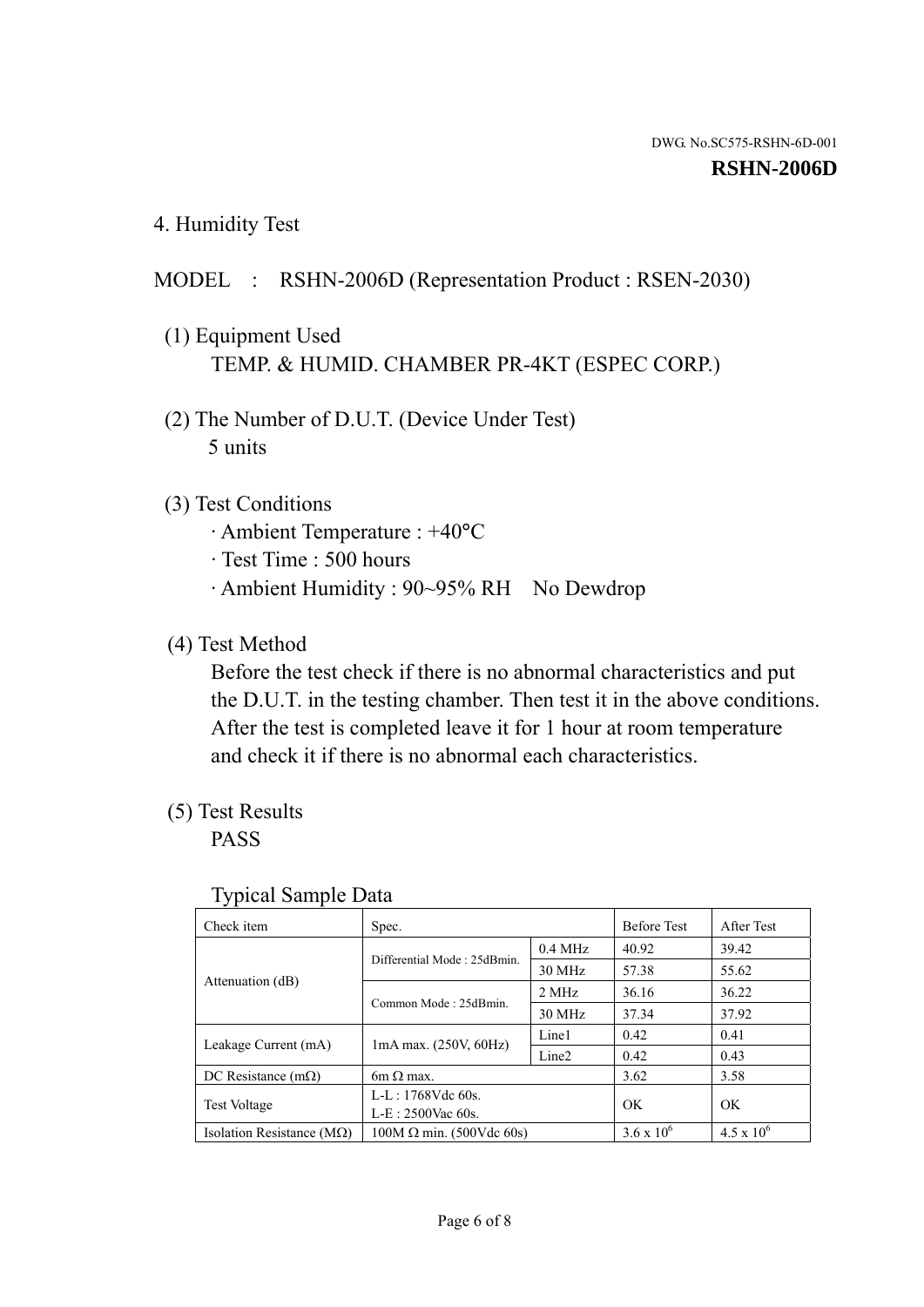5. High Temperature Resistance Test

### MODEL : RSHN-2006D (Representation Product : RSEN-2060)

- (1) Equipment Used TEMPERATURE CHAMBER PHH-300 ( ESPEC CORP.)
- (2) The Number of D.U.T. (Device Under Test) 5 units
- (3) Test Conditions
	- · Ambient Temperature : +55°C
	- · Test Time : 500 hours
	- · Operating : DC 60A
- (4) Test Method

 Before the test check if there is no abnormal characteristics and put the D.U.T. in the testing chamber. Then test it in the above conditions. After the test is completed leave it for 1 hour at room temperature and check it if there is no abnormal each characteristics.

(5) Test Results

PASS

| ╯┸                                 |                                                         |           |                     |                     |
|------------------------------------|---------------------------------------------------------|-----------|---------------------|---------------------|
| Check item                         | Spec.                                                   |           | <b>Before Test</b>  | After Test          |
| Attenuation (dB)                   | Differential Mode: 25dBmin.                             | $0.2$ MHz | 57.86               | 58.52               |
|                                    |                                                         | 30 MHz    | 52.04               | 51.94               |
|                                    | Common Mode: 25dBmin.                                   | 2 MHz     | 35.90               | 36.04               |
|                                    |                                                         | 30 MHz    | 26.60               | 27.62               |
| Leakage Current (mA)               | Line1<br>$1mA$ max. $(250V, 60Hz)$<br>Line <sub>2</sub> |           | 0.45                | 0.46                |
|                                    |                                                         | 0.46      | 0.46                |                     |
| DC Resistance $(m\Omega)$          | $3m \Omega$ max.                                        |           | 2.22                | 2.24                |
| <b>Test Voltage</b>                | $L-L: 1768Vdc$ 60s.                                     |           | OK                  | OK                  |
|                                    | $L-E: 2500$ Vac 60s.                                    |           |                     |                     |
| Isolation Resistance ( $M\Omega$ ) | $100M \Omega$ min. (500Vdc 60s)                         |           | $4.1 \times 10^{6}$ | $4.6 \times 10^{6}$ |

#### Typical Sample Data